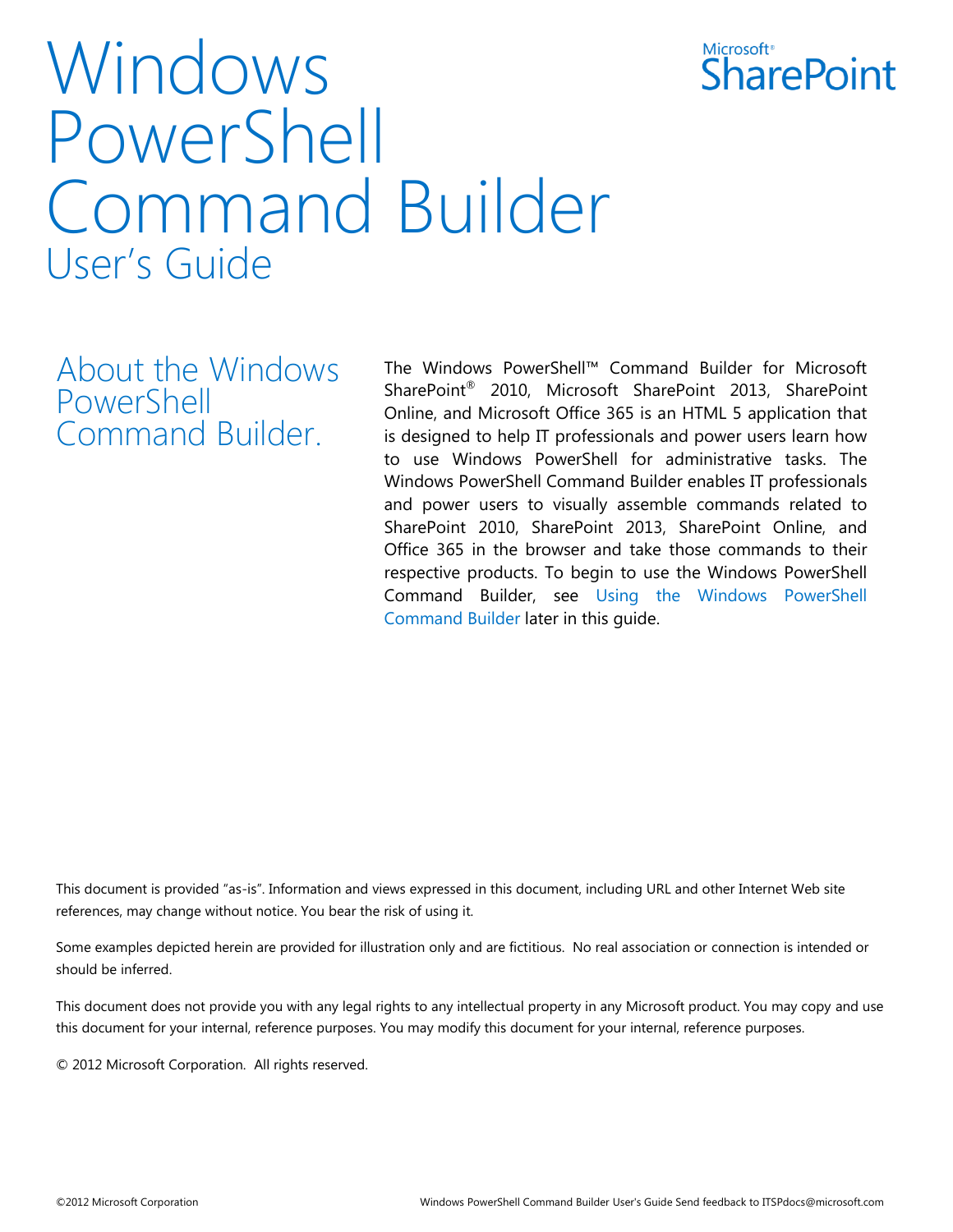

# Contents

### Contents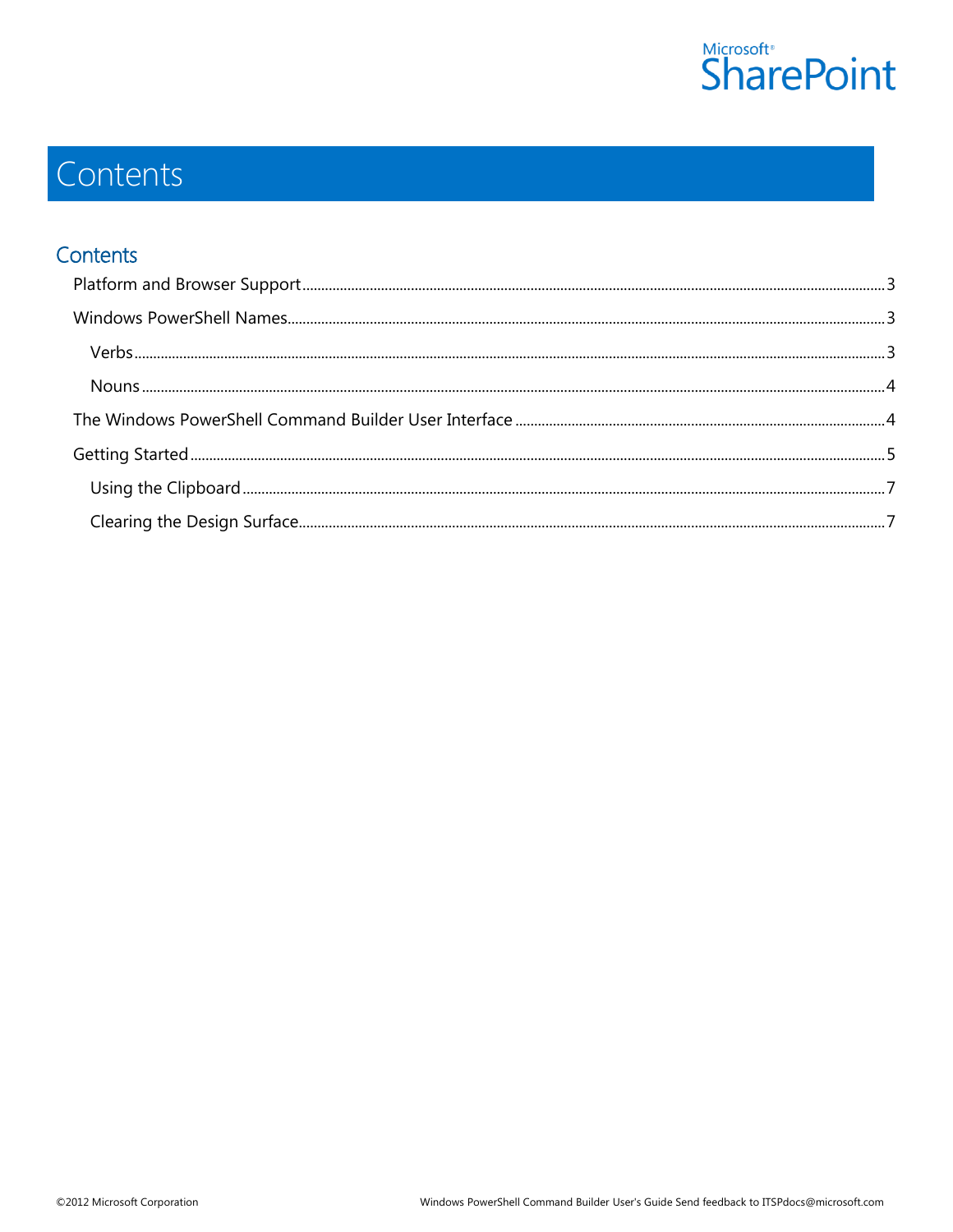

# System Requirements

#### <span id="page-2-0"></span>Platform and Browser Support

The Windows PowerShell Command Builder is provided as an HTML5 application and requires a browser that supports HTML5.

#### **NOTE**

The Windows PowerShell Command Builder constructs commands that can be used with SharePoint Foundation 2010, SharePoint Server 2010, SharePoint Foundation 2013, SharePoint Server 2013, SharePoint Online, and Office 365.

[SharePoint 2010 System Requirements](http://technet.microsoft.com/library/cc262749.aspx)

[SharePoint 2013 System Requirements](http://technet.microsoft.com/library/cc262485(v=office.15))

[Office 365 System Requirements](http://go.microsoft.com/fwlink/p/?LinkId=229662)

## About Windows PowerShell

Windows PowerShell is a task-based command-line shell and scripting language that is designed especially for system administration. Built on the .NET Framework, Windows PowerShell helps IT professionals and power users control and automate the administration of the Windows operating system and applications that run on Windows, such as SharePoint 2010, SharePoint 2013, SharePoint Online, and Office 365.

#### <span id="page-2-1"></span>Windows PowerShell Names

Windows PowerShell uses a "verb-noun" naming system, where the name of each cmdlet consists of a standard verb that is hyphenated with a specific noun.

#### <span id="page-2-2"></span>Verbs

Windows PowerShell uses the term *verb* to describe a word that implies an action even if that word is not a standard verb in the English language. For example, the term *New* is a valid Windows PowerShell verb name because it implies an action even though it is not a verb in the English language.

Common verbs that are used within the Windows PowerShell profile for SharePoint 2010, SharePoint 2013, SharePoint Online, and Office 365 include the following:

- Get
- Set
- Add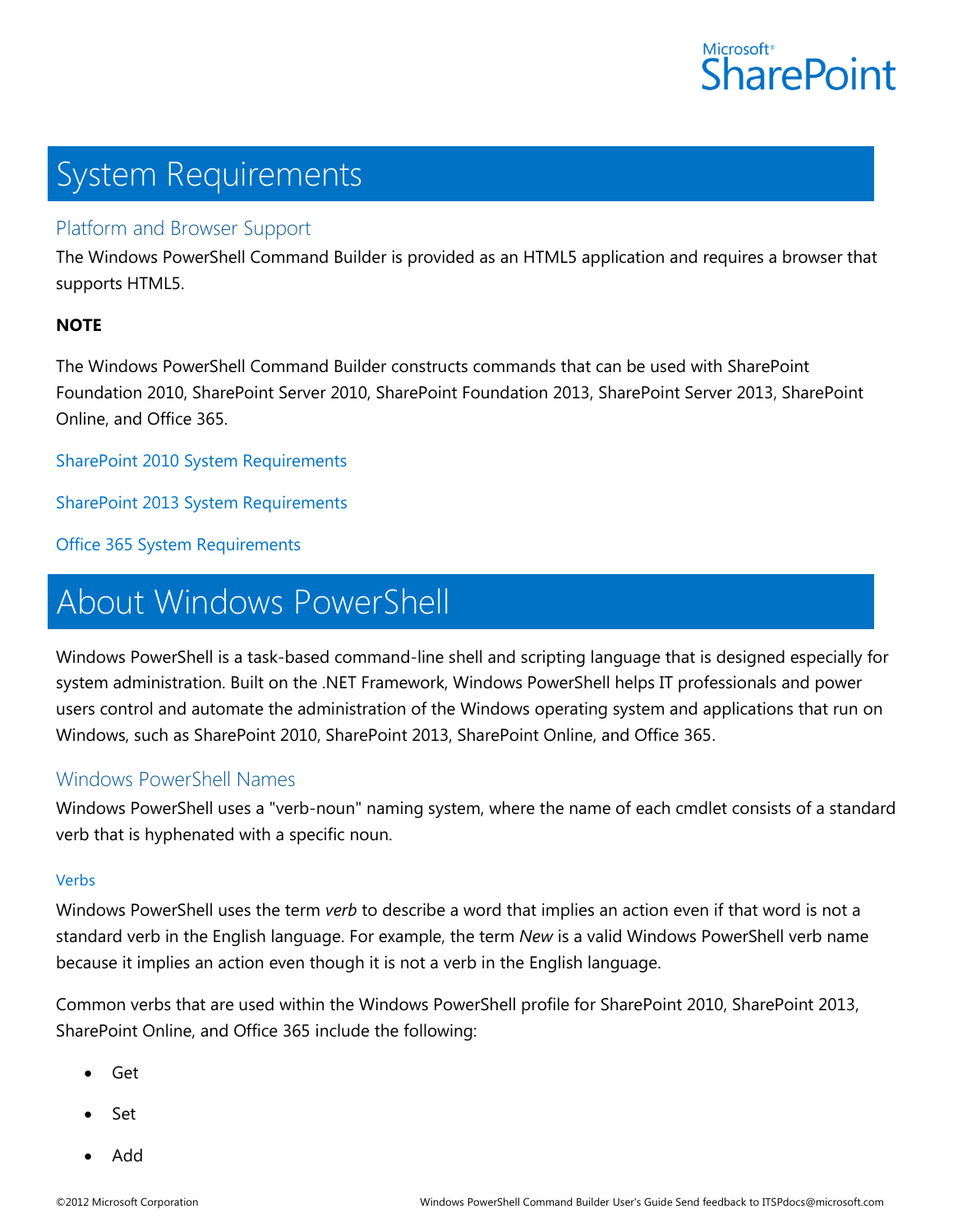

- Remove
- New

#### <span id="page-3-0"></span>**Nouns**

Nouns are very much like nouns in any language. They describe specific types of objects that are important in system administration. Nouns generally describe what a command acts upon. It is easy to demonstrate how these two-part names make it easy to learn how to use Windows PowerShell by looking at a few examples of verbs and nouns.

| <b>Verb</b> | <b>Noun</b>   | <b>Cmdlet</b> |
|-------------|---------------|---------------|
| Get         | <b>SPSite</b> | Get-SPSite    |
| <b>Add</b>  | SPUser        | Add-SPUser    |

The Windows PowerShell Command Builder provides access to some of the most commonly used routine verbnoun combinations with SharePoint 2010, SharePoint 2013, SharePoint Online, and Office 365. Additional verbs and nouns are added periodically when the application is refreshed.

### Using the Windows PowerShell Command Builder

To begin to use the Windows PowerShell Command Builder, click the Windows PowerShell Command Builder link in the [Windows PowerShell for SharePoint Server 2013](http://technet.microsoft.com/sharepoint/jj672838) Resource Center. The Windows PowerShell Command Builder will open in the browser and default to the SharePoint Server 2013 product - meaning only those cmdlets available to SharePoint Server 2013 will be presented in the user interface.

#### <span id="page-3-1"></span>The Windows PowerShell Command Builder User Interface

The Products dropdown list includes SharePoint Foundation 2010, SharePoint Server 2010, SharePoint Foundation 2013, SharePoint Server 2013, SharePoint Online, and Office 365.

The Windows PowerShell Command Builder user interface distributes the necessary objects across the following three (3) dimensions: Verbs, Nouns, Design Surface. The Verbs dimension contains verbs that are associated with the product that is selected in the Products list. The Nouns dimension contains nouns that are associated with the product that is selected in the Products list. The Design Surface is where verbs and nouns are combined to begin to generate a Windows PowerShell command that is associated with the selected product.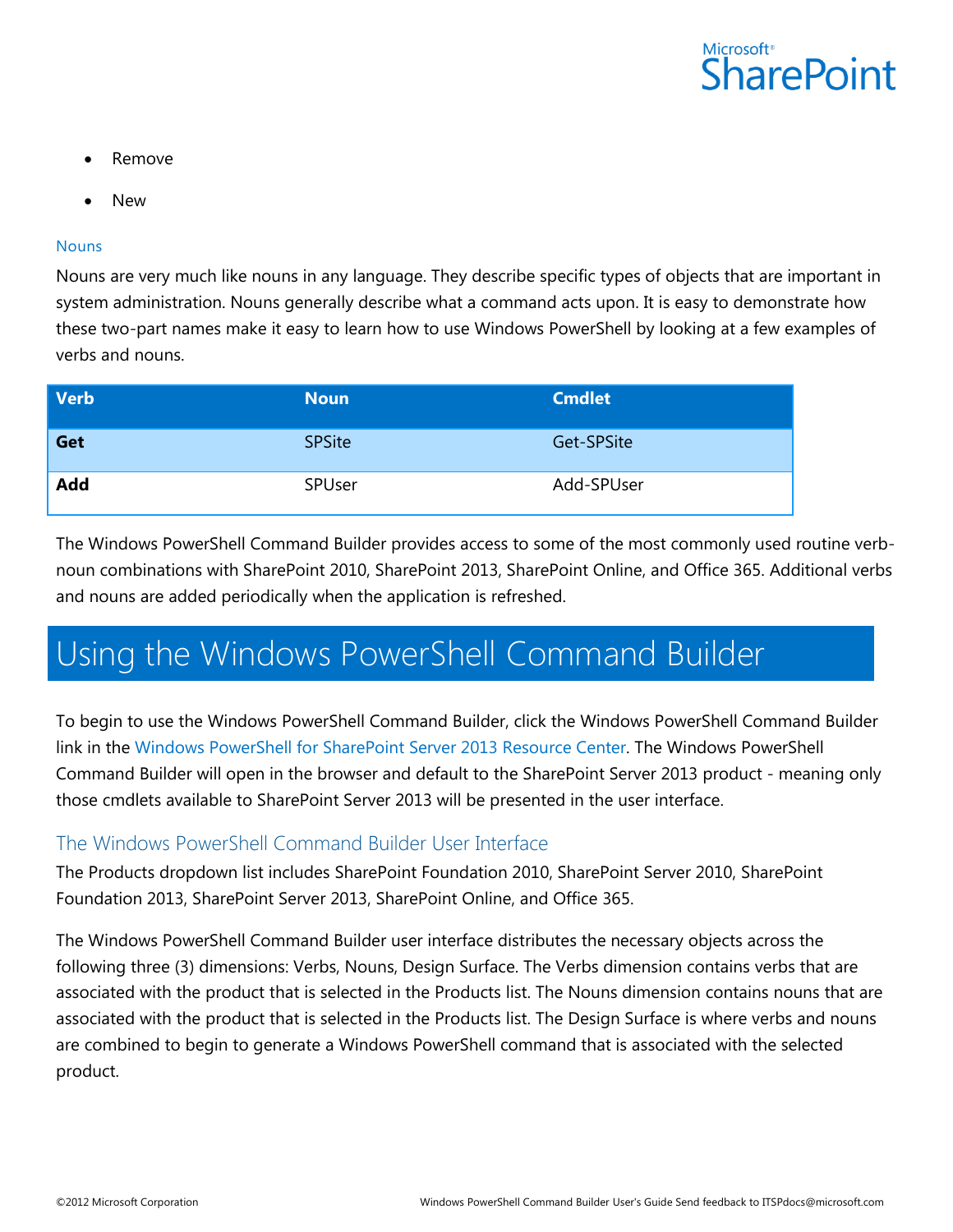### **Microsoft**® **SharePoint**

| Windows PowerShell for SharePoint Command Builder<br>$\left( 2\right)$                                                   |                |                                         |                                          |         |                |              |                |                   |      |                                     |  |                                        |             |  |
|--------------------------------------------------------------------------------------------------------------------------|----------------|-----------------------------------------|------------------------------------------|---------|----------------|--------------|----------------|-------------------|------|-------------------------------------|--|----------------------------------------|-------------|--|
| Select a noun or verb to get started building a command. Drag and drop an item to the design surface to build a command. |                |                                         |                                          |         |                |              |                |                   |      | Products:<br>SharePoint Server 2013 |  | Quick Steps:<br>$\checkmark$<br>Select | $\check{ }$ |  |
| Verbs                                                                                                                    |                |                                         |                                          |         |                |              | Design Surface |                   |      |                                     |  |                                        |             |  |
| Add                                                                                                                      | Backup         | Clear                                   | <b>Disable</b>                           | Enable  | Export         | Get          | $\hat{}$       | Verb              | Noun |                                     |  |                                        |             |  |
| Import                                                                                                                   | <b>Install</b> | <b>New</b>                              | Register                                 | Remove  | Rename         | Repair       |                | Required          |      |                                     |  |                                        |             |  |
| Repartition                                                                                                              | Request        | Reset                                   | Restart                                  | Restore | Set            | Start        |                |                   |      |                                     |  |                                        |             |  |
| Stop                                                                                                                     | Test           | <b>Uninstall</b>                        | Update                                   | Upgrade |                |              | $\checkmark$   | Optional          |      |                                     |  |                                        |             |  |
| <b>Nouns</b>                                                                                                             |                |                                         |                                          |         |                |              |                |                   |      |                                     |  |                                        |             |  |
| <b>Access Service Application</b><br><b>Access Services Application</b>                                                  |                | Access Services Database                |                                          |         | n<br>$\hat{ }$ |              |                |                   |      |                                     |  |                                        |             |  |
| Access Services Database<br>Access Services Database<br>Server<br>Password                                               |                |                                         | Access Services Database<br>Server Group |         |                |              |                |                   |      |                                     |  |                                        |             |  |
| Access Services Database<br>Server Group Mapping                                                                         |                | App Acquisition<br>App<br>Configuration |                                          |         |                |              |                |                   |      |                                     |  |                                        |             |  |
| App Auto Provision<br>App Auto Provision<br>Connection                                                                   |                |                                         | App Catalog Configuration                |         |                | $\checkmark$ |                | Copy to Clipboard |      | X Clear Design Surface              |  |                                        |             |  |

#### **Figure 1 Windows PowerShell Command Builder Environment**

#### **NOTE**

All verb-noun combinations that are available to SharePoint Foundation 2010 are included in SharePoint Server 2010. All verb-noun combinations that are available to SharePoint Foundation 2013 are included in SharePoint Server 2013.

#### <span id="page-4-0"></span>Getting Started

The Windows PowerShell Command Builder provides an intelligent user experience. After you drag a verb or noun object on the Design Surface, the interface will hide corresponding verbs or nouns that are not associated with the verb or noun on the Design Surface.

To begin to use the Windows PowerShell Command Builder, select a desired noun and drag it to the Design Surface. The noun will "snap" to the appropriate location in the Design Surface. Next select one of the available verbs and drag it to the Design Surface.

#### **NOTE**

On touch-enabled devices, a single click on either a verb or noun will display a "Send" prompt that you can use instead of drag and drop where desired.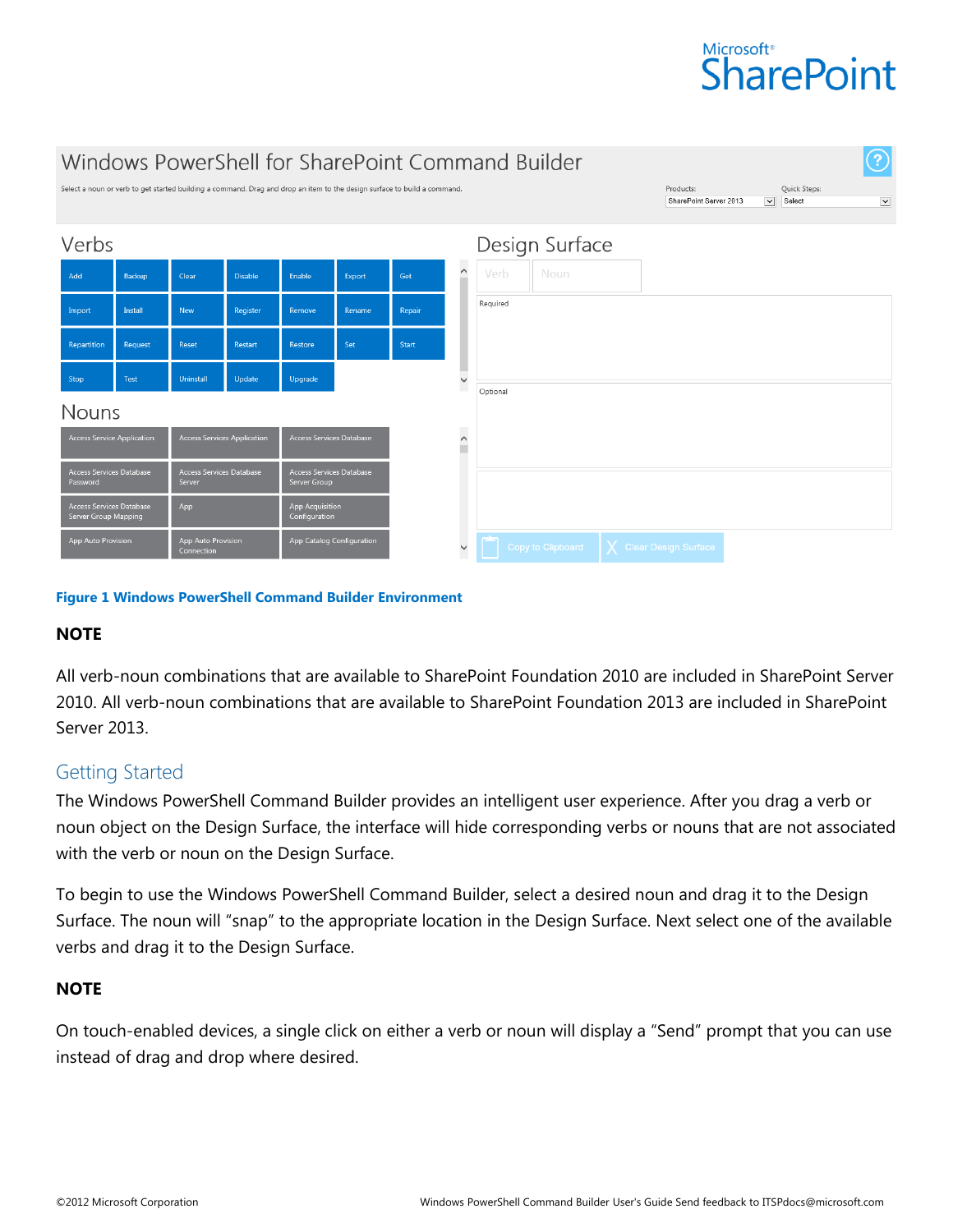### **Microsoft**® **SharePoint**



#### **Figure 2 Send Prompt**

As you place elements on the Design Surface, the corresponding Windows PowerShell command will be constructed at the bottom of the Design Surface and include a hyperlink to the related online content. If the constructed command includes required or optional parameters, prompts on the Design Surface indicate where you can add the information.

The Windows PowerShell Command Builder minimizes the need to memorize complex cmdlet parameters and noun references by presenting a friendly description of those parameters or nouns. For example, to create a new site collection in SharePoint Foundation 2010 or SharePoint Foundation 2013, the verb-noun combination and required parameters are constructed as follows:

```
New-SPSite -Identity http://www.contoso.com/
```
To simplify this construction, Windows PowerShell Command Builder provides a "user friendly" representation of both nouns and in many cases the parameters that are required to complete a command. In the previous example, the Windows PowerShell Command Builder represents the SPSite noun as Site and the -Identity parameter as Url to present this information in a user friendly, visual, and structured way.

The Windows PowerShell Command Builder provides access to the most common cmdlets and routine scenarios that are associated with the administration of SharePoint 2010, SharePoint 2013, SharePoint Online, and Office 365. However, Windows PowerShell Command Builder does not provide access to all cmdlets that are associated with these products. The Windows PowerShell Command Builder also provides access to a number of parameters that are associated with each cmdlet. However, Windows PowerShell Command Builder excludes those less frequently used with the respective cmdlet.

#### **NOTE**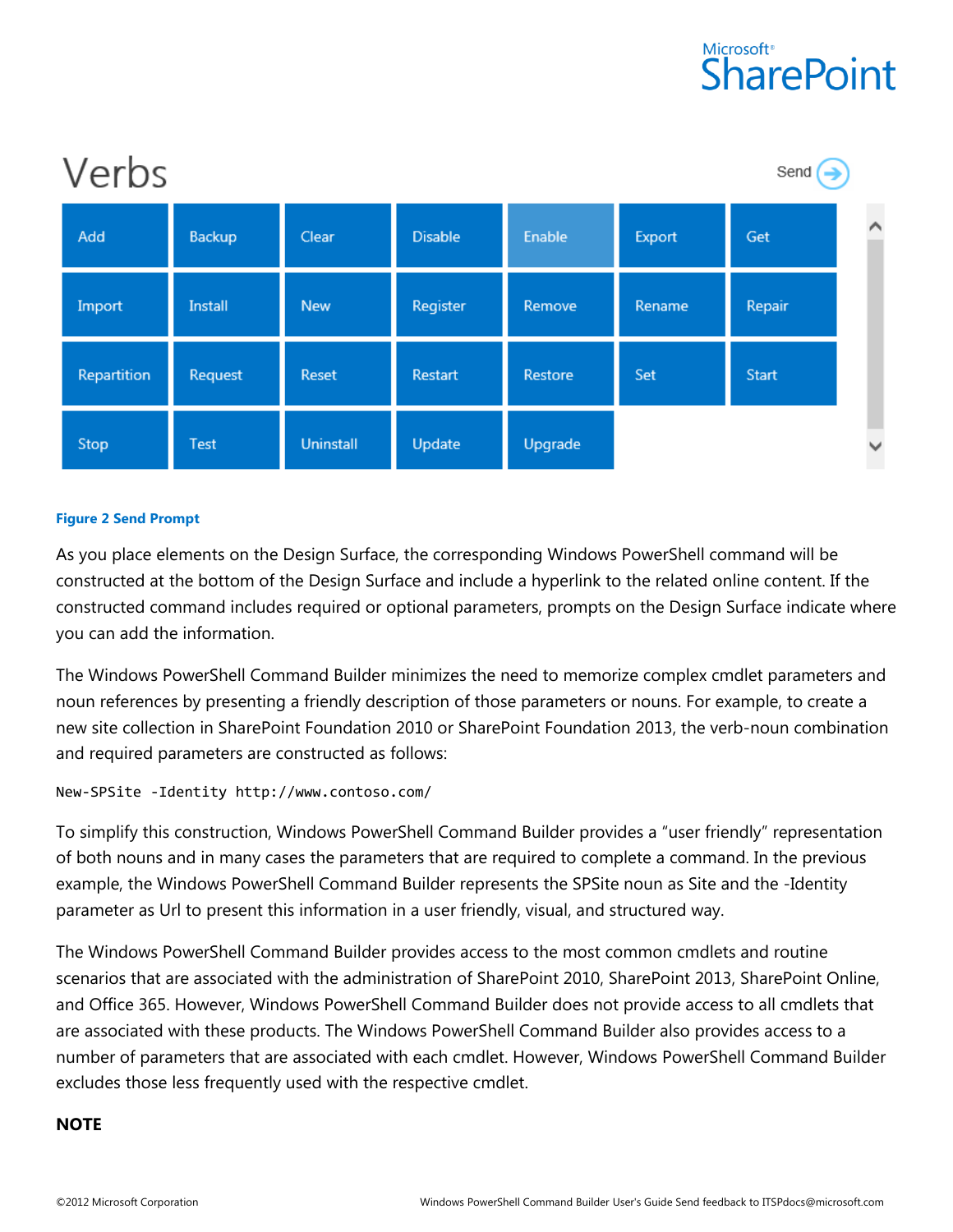

The Windows PowerShell Command Builder supports both traditional and touch interactions. You can interact with elements in the Windows PowerShell Command Builder by using a mouse and pointer or optionally through natural touch on supported devices.

#### <span id="page-6-0"></span>Using the Clipboard

The Windows PowerShell Command Builder supports copying constructed cmdlets to the Clipboard. To copy a constructed cmdlet, select the Copy to Clipboard button on the Design Surface. The copied cmdlet can then be pasted into a Windows PowerShell script, the SharePoint 2013 Management Shell, or other desired location to be saved or executed.

#### <span id="page-6-1"></span>Clearing the Design Surface

The Windows PowerShell Command Builder Design Surface can be cleared in one of two ways:

- Drag verbs and nouns back on their respective dimensions.
- Select the Clear Design Surface button on the Design Surface.

The Clear Design Surface button is not available until elements are on the Design Surface.

### Frequently Asked Questions

Q: I don't see the verb-noun combination I'm looking for?

A: The initial release of the Windows PowerShell Command Builder provides access to the most common and routine cmdlets available to SharePoint 2010, SharePoint 2013, SharePoint Online, and Office 365. Later releases will introduce additional verb-noun constructs.

Q: Does the Windows PowerShell Command Builder support complex scripting, for example Piping and the Pipeline?

A: No. Windows PowerShell provides access to and supports complex tasks to multiple degrees of variety and preference of the individual constructing the command which cannot be accounted for programmatically. For advanced scripting support with Windows PowerShell see the Windows [PowerShell Owner's Manual](http://go.microsoft.com/fwlink/p/?LinkID=187817).

Q: Can I customize the Windows PowerShell Command Builder?

A: No. The Windows PowerShell Command Builder does not support customization.

### Additional Resources

To learn more about SharePoint 2010 Products cmdlets and concepts, see the [Windows PowerShell for](http://go.microsoft.com/fwlink/p/?LinkID=220221)  [SharePoint Server 2010 Resource Center.](http://go.microsoft.com/fwlink/p/?LinkID=220221)